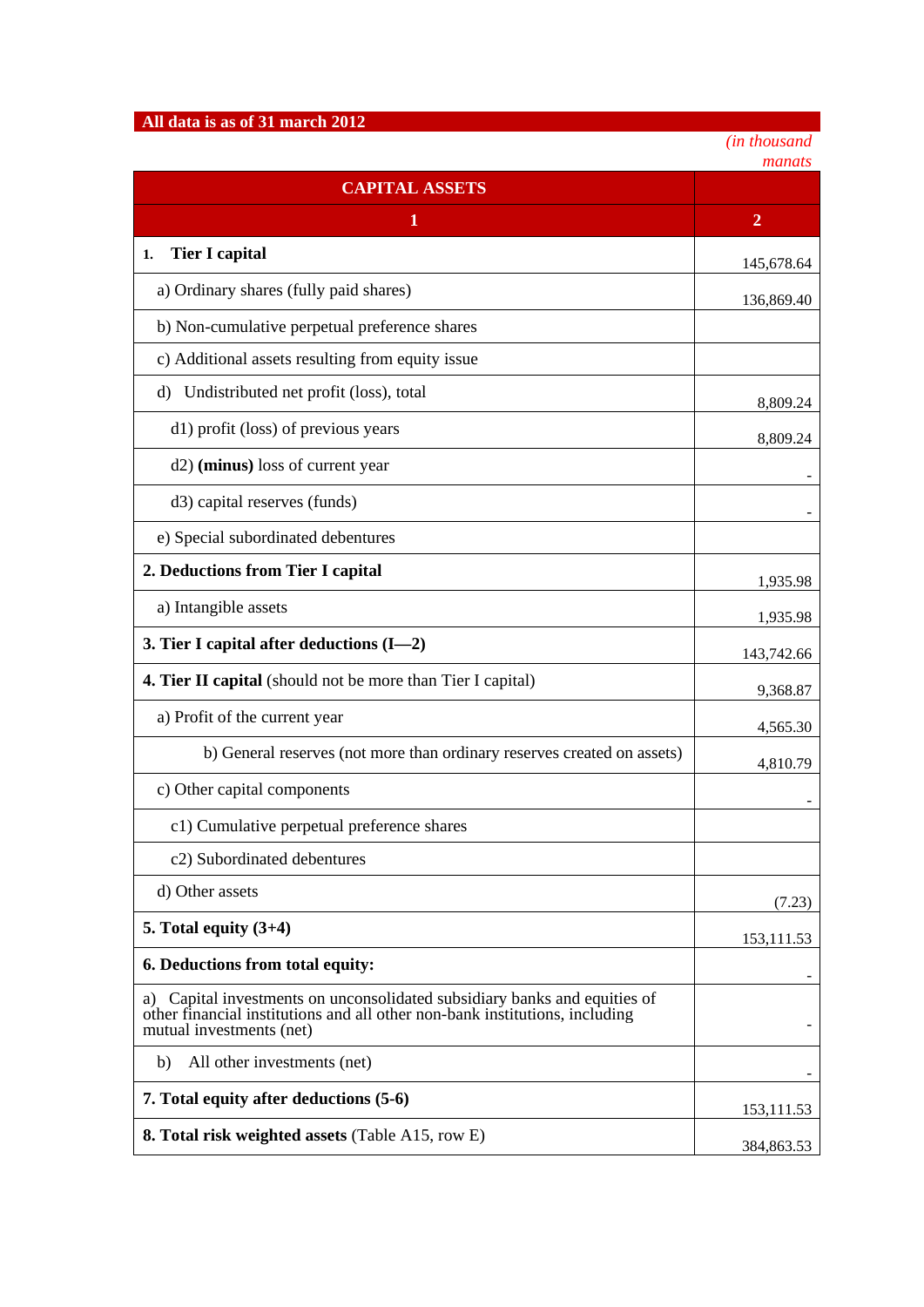|                                                            | <b>Actual</b> |
|------------------------------------------------------------|---------------|
|                                                            |               |
| <b>9. Tier I capital adequacy ratio</b> $(3.8) \times 100$ | 37.35%        |
| 10. Total capital adequacy ratio $(7.8) \times 100$        | 39.78%        |

## *(in thousand manats)*

| <b>Information about credit risks</b> |               |                                  |  |  |
|---------------------------------------|---------------|----------------------------------|--|--|
|                                       | <b>Amount</b> | <b>Share in credit portfolio</b> |  |  |
| Overdue loans:                        | 49875.08      | 17.58%                           |  |  |
| Nonprime loans, total:                | 32959.07      | 11.62%                           |  |  |
| Unsatisfactory                        | 20154.23      | 7.10%                            |  |  |
| Hazardous                             | 11910.57      | 4.20%                            |  |  |
| Non-performing                        | 894.27        | 0.32%                            |  |  |
| Reserves created on loans, total:     | 20,030.69     | 7.06%                            |  |  |
| ordinary                              | 5,943.81      | 2.10%                            |  |  |
| target                                | 14,086.88     | 4.97%                            |  |  |

| <b>CONSIDERABLE CREDIT REQUIREMENTS OF THE BANK</b> |               |                               |
|-----------------------------------------------------|---------------|-------------------------------|
|                                                     | <b>Amount</b> | <b>Ratio to total capital</b> |
| Total considerable credit requirements              | 90169.92      | 58.89%                        |

| <b>BANK CURRENCY POSITION</b> |           |            |  |
|-------------------------------|-----------|------------|--|
| Net FX position, total        | maks. 20% | $-12.31\%$ |  |
| Total square:                 | maks. 15% | $0.04\%$   |  |